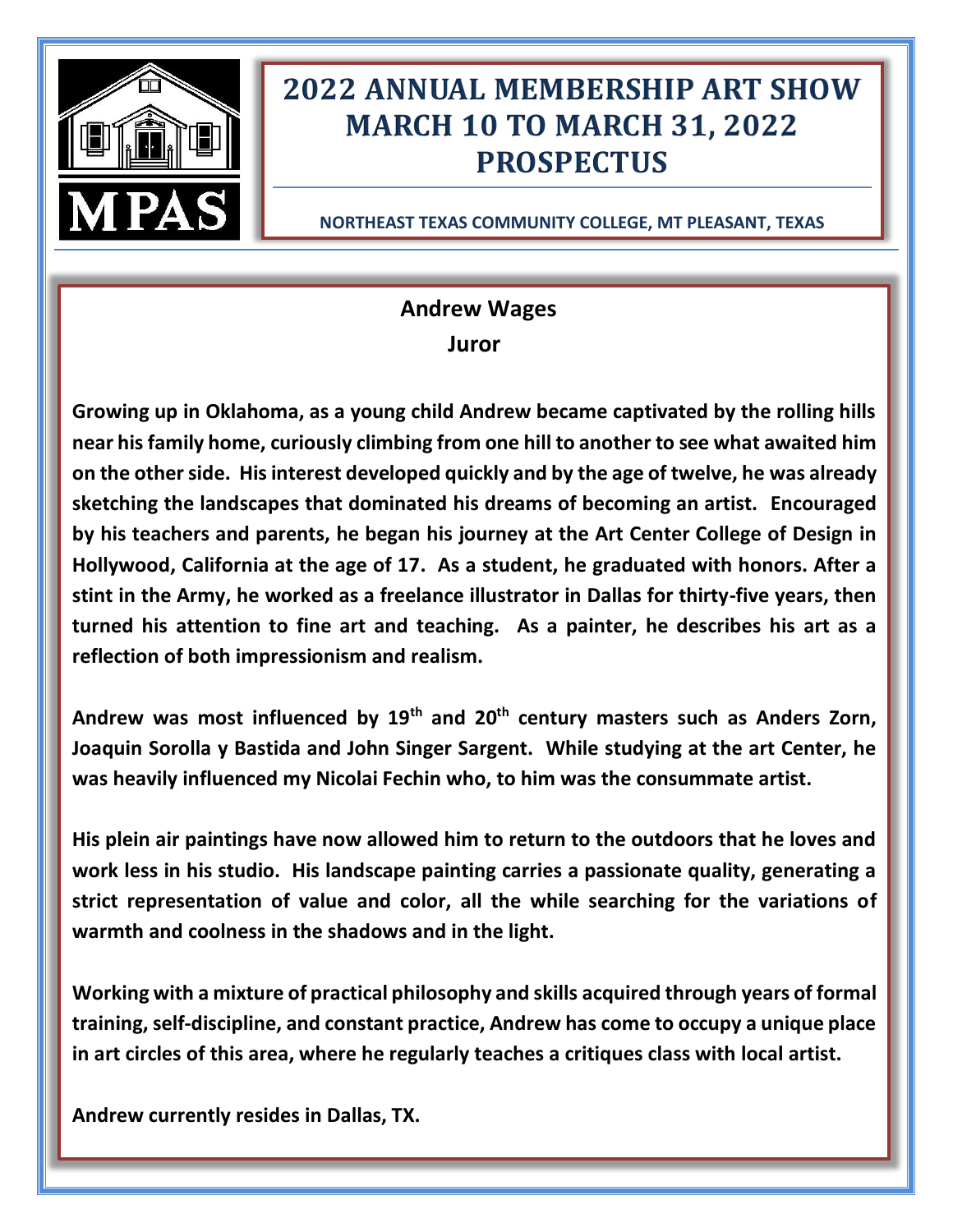

# **ENTRY AND PICK UP**

Each artist may enter 4 paintings, as space is limited. Entry blanks must be filled in and accompany work. Fill in an Identification Card and firmly attach to upper left corner on back of entry. Hand delivered entries will be accepted on **Thursday, March 10, 2022 from 2pm until 5pm at WHATLEY CENTER, MOUNT PLEASANT**. If you can't make it to the Whatley Center on the day of the take in, you can take your paintings to the art center before Tuesday March 8 and someone will deliver them to Whatley. **They must have the proper wire, id card, completed entry form and the entry fee for each painting being entered.**

#### **PICK UP**

AFTER THE SHOW entries must be picked up at WHATLEY CENTER on **Friday, April 1, 2022 from 3:00 pm until 5:00 pm.** If you cannot pick up your paintings, please contact Dusty Goodman at 903-495-3724 or Michele Greene at 903-466-2254 before the day of pick up to make arrangements for your work. Thanks for your cooperation! **NO ENTRY IS TO BE REMOVED UNTIL THE CLOSE OF THE SHOW.**

#### **ELLIGIBLILTY**

- •All active members of MPAS, (no associates) whose annual dues have been paid before Jan. 1, 2022.
- •All works submitted must be original work of the artist completed within the past two (2) years and not exhibited previously in any MPAS Membership show.
- •Copies of published photographs, prints or paintings cannot be accepted.
- •Photography, sculpture, or computer-generated art is not eligible.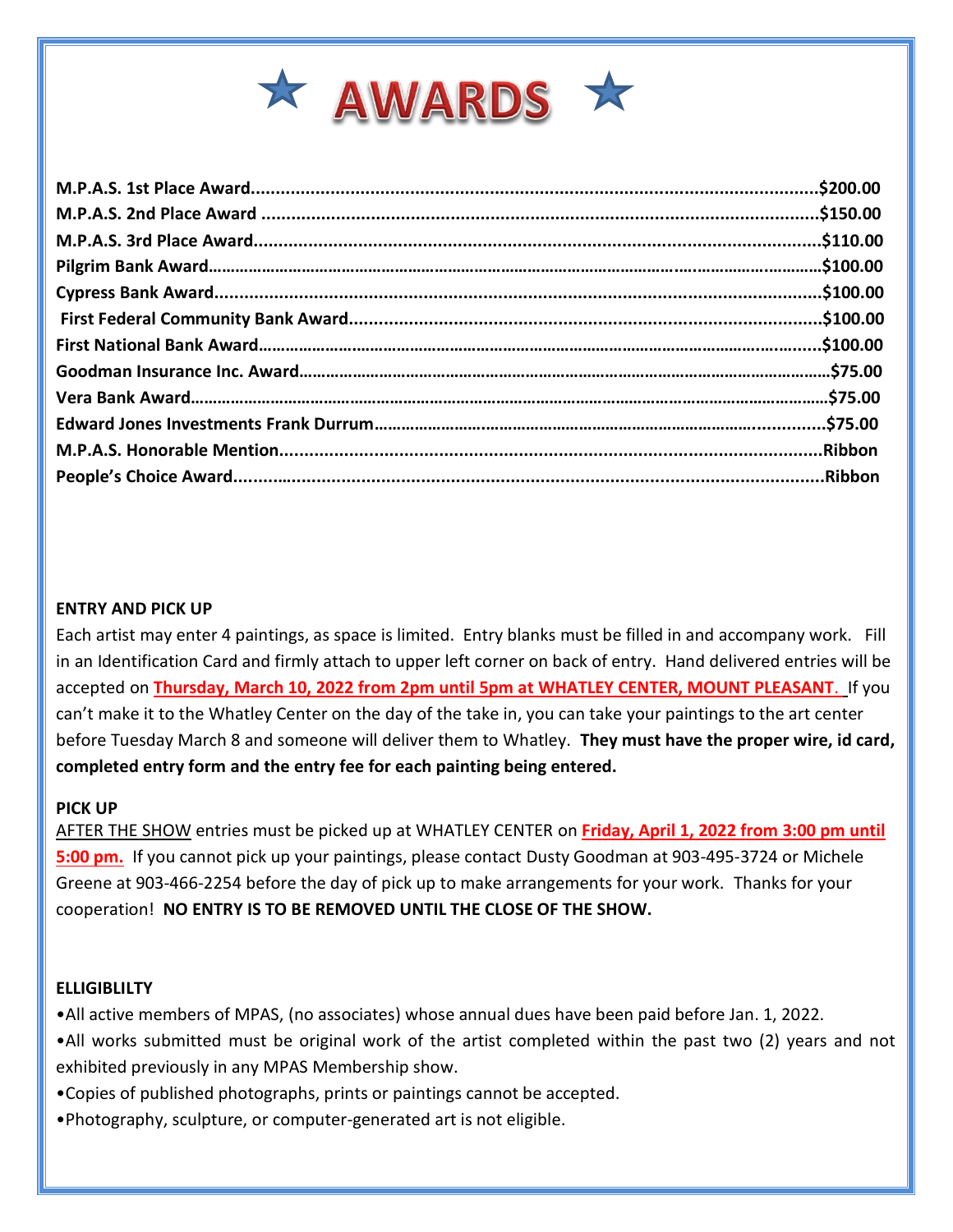# **SPECIFICATIONS**

•Size of entry must not exceed 36"X44", frame included.

•All work must be suitably framed and ready to hang. Screw eyes and wires must be firmly attached. No sawtooth hangers will be accepted. Plexi-glass must be on all watercolors and other fragile media, except pastels. Glass will be allowed only on pastels. Watercolors with glass with be disqualified.

#### **ENTRY FEE**

A non-refundable entry fee of \$10.00 per entry must accompany each entry. Make checks payable to the **MT. Pleasant Art Society**

# **SALES**

All sales will be conducted between the artist and the buyer. The artists should price their paintings to include a tax deductible donation to the Mt. Pleasant Art Society equal to 20%. Purchased paintings may be picked up at the close of the show. Written authorization must be received by MPAS before a painting can be released to a buyer. The artist should notify the Chairman of the Show about the sale of a painting so that it may be designated as sold.

#### **RECEPTION**

Saturday, March 12, 2022 from 2:00 to 3:30 pm at the Whatley Center Northeast Texas Community College on FM 1735 East of Mt. Pleasant off State Hwy. 49.

# **SHOW COMMITTEE**

Michele Greene 903-466-2254 Dusty goodman 903-495-3724 LaVerne Arnett 903-537-4018

#### **LIABILITY**

We will provide the utmost care and protection of your paintings; however, neither the officers of the show, the MPAS, nor Northeast Texas Community College will be responsible for loss or damage from whatever cause. Artists wishing to insure their entries should make private arrangements.